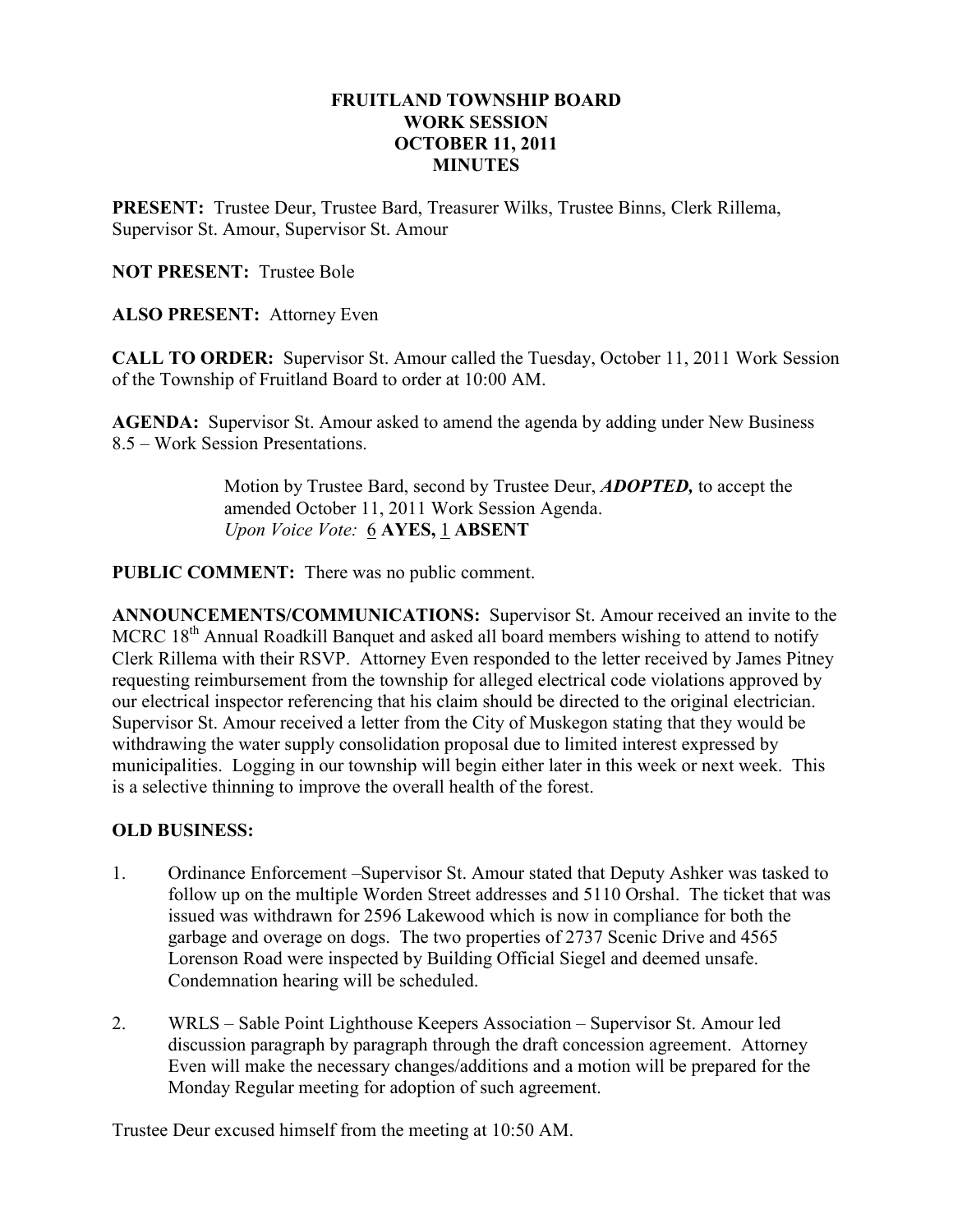- 3. Land Conservancy Sale of Township Land Supervisor St. Amour stated that a tour date has not been rescheduled but that the West Michigan Land Conservancy is nearly finished with their project in the Saugatuck area.
- 4. Duck Lake Road –Supervisor St. Amour stated the MCRC would be providing quotes for both the removal of hillside at Scenic Drive at Duck Lake Road intersection and potential special assessment for a sidewalk on Duck Lake between Nestrom Road & Scenic Drive sometime this month.
- 5. Transfer Station Supervisor St. Amour explained the excel spreadsheet comparing both Fruitland and Dalton Township's revenue and expenditures for their transfer stations. It is apparent that both townships run in the red and if a possible consolidation were to happen, both townships would lower their loss by significant dollars. Supervisor St. Amour was asked to continue talks with Dalton Township. Supervisor St. Amour received a quote from White Lake Excavating in the amount of \$5000.00 to chip the brush pile and leave the chips at the transfer station. Conversations with the MCRC ended with no interest in chipping the pile and the WLFA doesn't see a practice burn at this site of any value. A motion will be prepared for the Monday Regular meeting to have White Lake Excavating complete the work.
- 6. Marcus Park Lawsuit Attorney Even stated that a pretrial conference is scheduled with Federal Court on the Jane Kennedy case and that a motion was filed with Circuit Court by Marcus Dunes and Winterwood to request Judge Marietti to recues himself from the lawsuit.
- 7. Fruitland Township Solicitation Attorney Even prepared a memorandum regarding peddling, soliciting and canvassing residential premises with both pros and cons. The Board of Trustees felt that solicitation in the township is minimal and should be dealt with case by case. No ordinance will be developed at this time.

# NEW BUSINESS:

- 1. 2<sup>nd</sup> Ouarter Budget Amendments Clerk Rillema prepared a spreadsheet with the necessary 2<sup>nd</sup> quarter budget amendments. A motion will be prepared for the Monday Regular meeting to authorize the clerk to make such amendments.
- 2. Western Insurance Terrorism Insurance Information from Western Insurance Agency, LLC offering Terrorism Insurance coverage was received. At this time, the Board of Trustees is not interested in terrorism insurance coverage.
- 3. Community Building Out Building Supervisor St. Amour reminded the board of the condition of the out building at 6227 S. Shore Drive. The Board of Trustees agreed that the building is of no value and authorized the Supervisor to have it taken down.
- 4. Planning Commission Request Attorney Even stated that no action needs to be taken at this time. Supervisor St. Amour suggested that after the Planning Commission reviews the uses portion of Section 3.23 that possibly discussion of the structures and building portions could be re-reviewed.